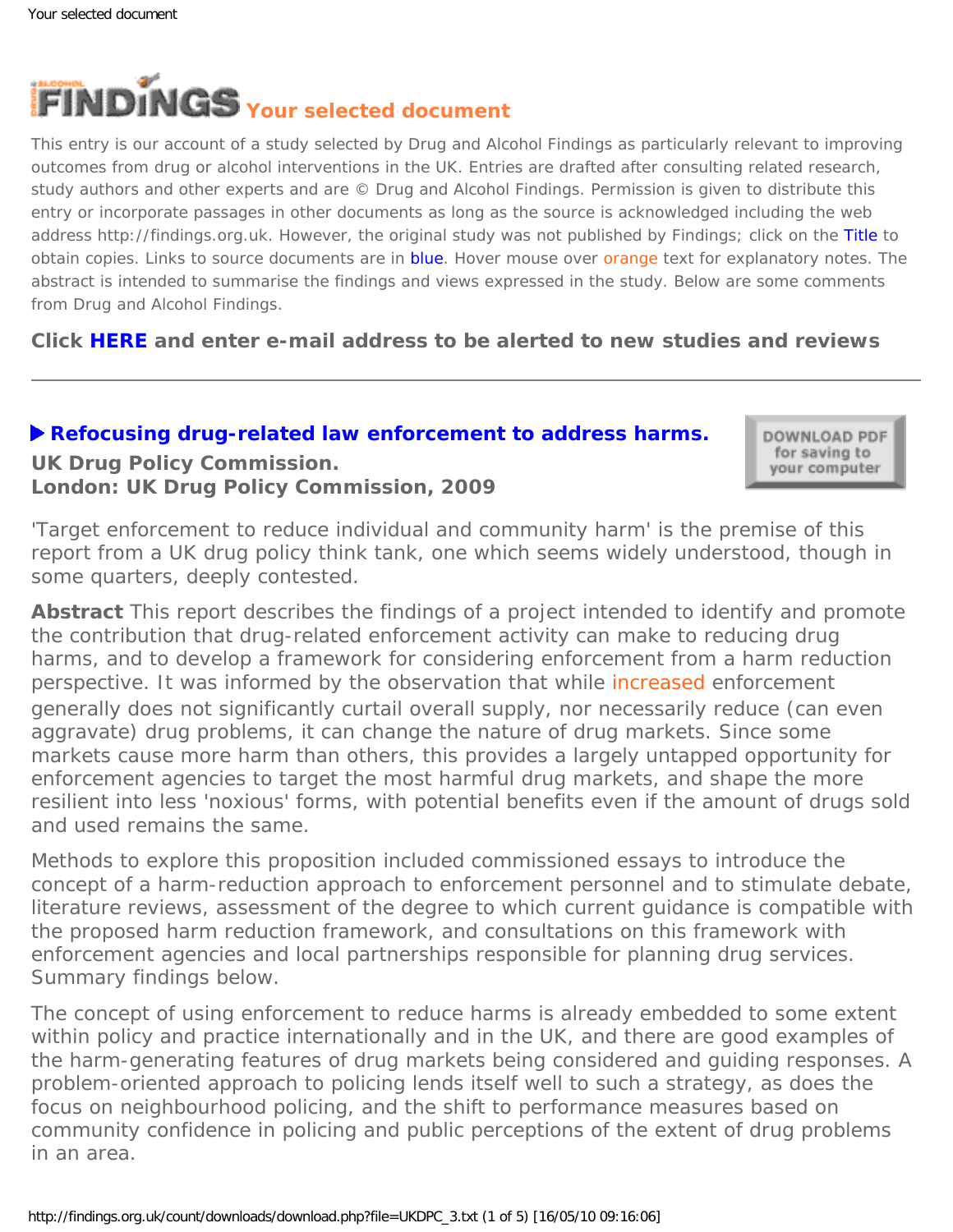### Your selected document

A complex picture emerges from the [limited](#page-0-0) limited research evidence on the impact of enforcement on drug-related harms. Some harms have been increased by some activities and decreased by others, while many studies found no impact one way or the other. The very limited evidence relating to enforcement further back along the chain of production and supply [fails](#page-0-0) to support seizures or crop eradication strategies. Open street drug markets (often a priority for communities) are temporarily disrupted by high intensity enforcement ('crackdowns'), but later tend to return or are displaced elsewhere. In contrast, partnership approaches using civil penalties such as nuisance abatement orders have restricted drug dealing and often crime and disorder more generally. There is also considerable potential for public health and social harms to be generated by drug market enforcement activities, particularly at street level, for example, by causing hurried injecting or increased violence following market disruption.

Research (mostly not from the UK) highlights the need for clarity about the harms or problems being targeted; different approaches are more or less effective against different types of harms. One approach is to target specific individuals or groups, such as the Boston project which directly warned rival gang members that further violence would bring a swift and heavy response, resulting in a dramatic reduction in violence. Other targeted interventions include arrest referral and schemes to divert arrestees or offenders out of the criminal justice system, for which the evidence on crime and health outcomes is generally fairly positive. In contrast, the two identified evaluations of undercover operations conducted in isolation from other initiatives showed no impact on drug use, drug offences, supply or demand for drugs, or on violent or property crimes.

Beyond the formal research, the report included case studies of enforcement activities in Britain and their impact on harms. Initiatives included those targeting individuals or groups identified as being particularly harmful, more effective use of the law to recover criminally gained assets, targeting areas where drug problems are particularly damaging, and use of civil powers against nuisance-generating or anti-social behaviours. The case studies documented the development of partnership approaches between enforcement agencies at different levels, and between enforcement agencies and local partners, especially treatment agencies. These have considerable (if patchily realised) potential to reduce harms associated with the production and supply of drugs. Increasingly, reducing harms is being made an explicit target of enforcement operations, but often the objective is limited to curbing acquisitive crime by diverting offenders in to treatment. As a result, operations may not maximise benefits and may have unintended consequences. Even when harms are the target, often this is not carried through systematically into the planning, conduct and evaluation of the operations.

Building on current trends in enforcement practice, the report proposed a new framework for harm-focused drug law enforcement in the UK. The issues covered included:

- defining the problem in terms of the harms caused and the features of drug markets which lead to those harms;
- prioritising areas for action through consultations with the community to understand their concerns and perceptions of how drug markets affect their lives;
- considering possible responses and their likely impact to ensure that, even if there are potentially harmful unintended consequences or displacement, there is likely to be a clear net reduction in harm;

• identifying measures of success and impact which go beyond arrests, seizures or drug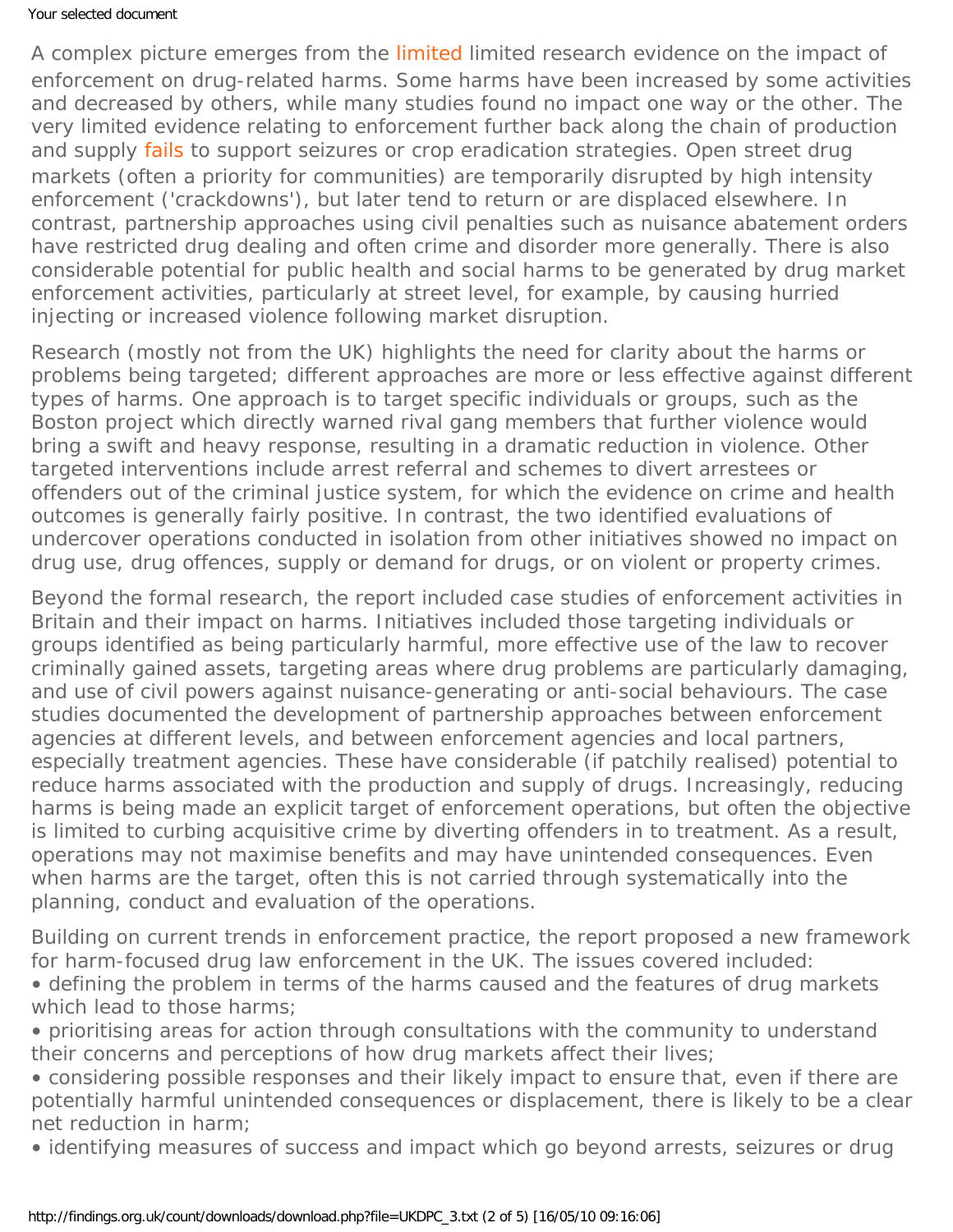#### Your selected document

prices and purities, to explicitly demonstrate gains in reducing drug problems; • implementing enforcement operations in ways which mitigate any likely increases in harms, while maximising the potential for reductions;

• evaluating to understand the impact of operations on harms and whether there are sustainable improvements for the relevant communities.

The authors argue that the report highlighted the clear potential for a more harm-focused approach to drug law enforcement. As well as reducing harm, this promises to further integrate enforcement with community priorities and institutions and offers a way to evaluate success in ways which matter to the public. Given the level of investment in enforcement activity, yet the lack of evidence on its impact on drug harms, it is essential that new harm-focused measures are developed and used to evaluate this activity.

FINDINGS The featured report has been criticised [on the one hand](http://transform-drugs.blogspot.com/2009/07/ukdpc-calls-for-tactical-strikes-in-war.html) for simply proposing "smarter weapons" in a failed and unethical war on drugs, and [on the other](http://www.drinkanddrugsnews.com/ViewIssue.aspx?mag_id=110) for surrendering ground to less harmful dealers and markets. Within the context of current and probable future law and policy, and the reality of limited resources, it is perhaps best seen as a pragmatic response aiming to promote the transformation of enforcement from an unquestioned good in its own right, to an ally in the securing of national and community objectives shared with treatment and prevention initiatives. [UKDPC believes](#page-0-0) that rather than surrendering ground, following the report's principles is more likely to mean enforcing laws differently with much more community involvement and partnership working.

As the report says, it [swims with](#page-0-0) rather than against the tide of modern thinking on policing in Britain. In an [article](http://www.ukdpc.org.uk/resources/Safer_Communities_Jan09_Special_Issue.pdf) for the featured report, the Director of Intelligence at the Serious Organised Crime Agency wrote that, "The concept of harm-reduction now sits at the heart of the UK's strategy for tackling serious organised crime". Most English and Welsh police force areas now routinely use a standard methodology to assess the threats and harms posed by organised crime groups, target their resources/activities accordingly, and assess impact (though the latter is universally recognised as the weak link in the chain). Among other strands, this standard 'threat matrix' incorporates risk of injury, economic damage, and community harm. Initiatives like the [Street Level Up Approach](http://www.polfed.org/1205p26street_life.pdf) (being developed by the government's interagency group responsible for combating [class](#page-0-0) [A](#page-0-0) drug use) aim to coordinate enforcement agencies to address the harm that problematic drug markets cause at street level, where communities notice the difference. For all these initiatives, a [key challenge](http://www.ukdpc.org.uk/resources/Safer_Communities_Jan09_Special_Issue.pdf) will be to develop tangible and meaningful performance indicators to measure impact against what are likely to be amorphous and fluid 'organised' crime structures, and to incorporate data on impacts on (for example) health and treatment entry. Selecting and weighting these different types of impact depends partly on practicality, but mainly on values – on what matters most to elements in society in a position to set this agenda.

In a broader sense too, values rather than evidence is the fundamental issue addressed by this report and the responses to it. The report argues that harm reduction, broadly defined to include crime and community harms as well as those directly affecting the user, should be the overarching objective to which all policy strands direct their investment and against which success is measured. If this is accepted, then in the current legal framework, the report's approach is simply a logical extension to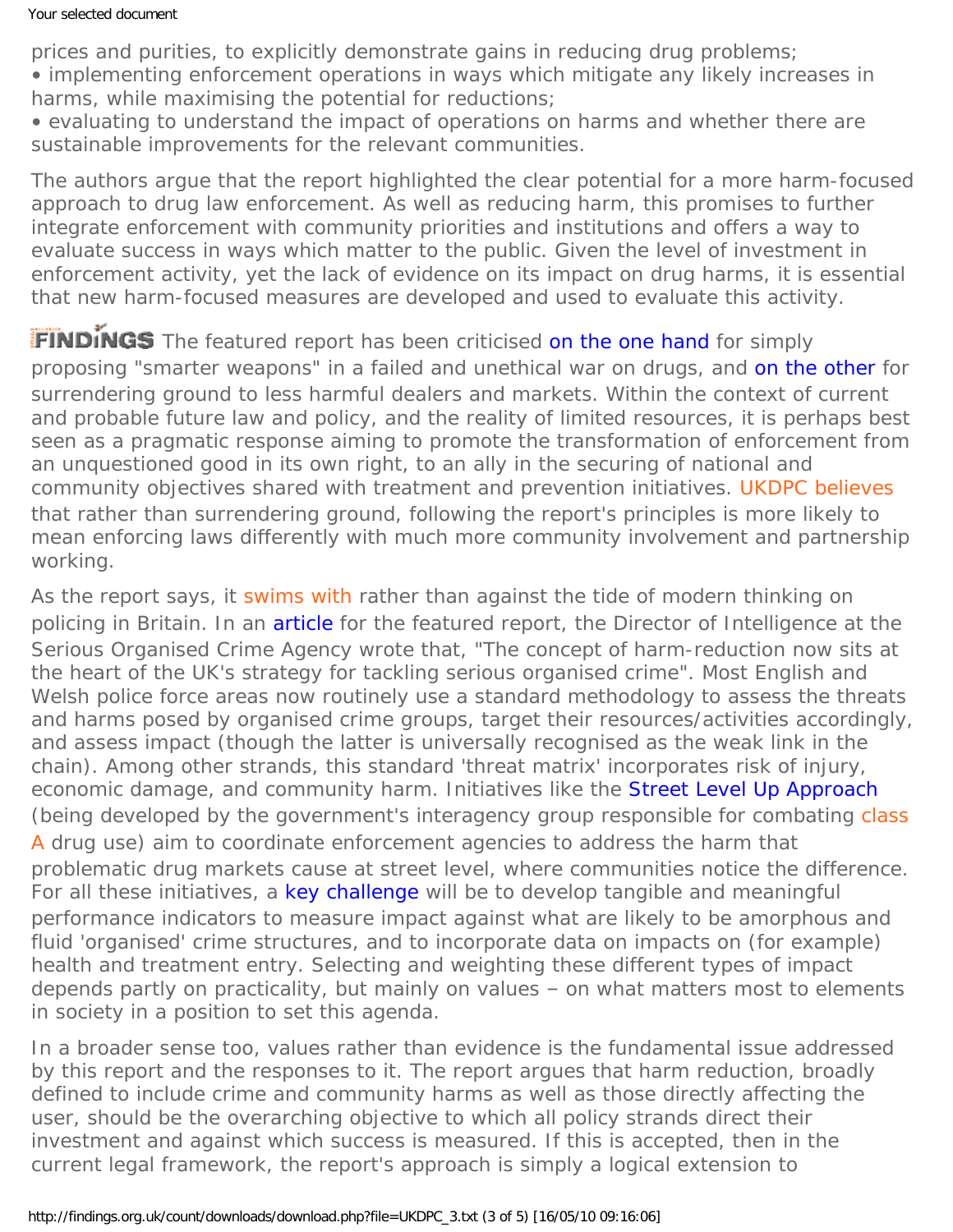#### Your selected document

enforcement. Since reducing harms is an important overriding national objective and one broadly accepted, this seems to have been the mainstream reaction to the report.

Reconciling a harm reduction approach with one focused on reducing drug use may not just be difficult but impossible, because rather than being complementary, these [stem](http://dx.doi.org/10.1016/j.drugpo.2009.02.011) [from profoundly different](http://dx.doi.org/10.1016/j.drugpo.2009.02.011) moral positions and ways of thinking which cannot be wished away in pursuit of a comforting consensus or at least co-existence. Even within a harm reduction context, there [remains the issue](http://dx.doi.org/10.1111/j.1360-0443.2008.02336.x) of which/whose harms matter most and should be targeted. Beyond harm reduction are contesting strategic and moral positions, such as freedom of the individual (even if that allows self-harm), zero tolerance of crime and illegal drug use, and recovery/abstinence agendas, from which some degree of harmful side effects might be seen as worth enduring in the service a greater good, and perhaps even as an instrument in achieving that good. For example, the common presumption that dependent substance users must hit 'rock bottom' (ie, experience extreme harm) before they really see the need to stop using, legitimises strategies which at the least do not try to stop this happening (in this perspective, such efforts are denigrated as 'enabling'), and even promote it through imprisonment and the withdrawal of housing, employment and family relationships. 'Hassle' from the uncomfortable and risky life forced on illegal drug users by conventional enforcement is [commonly cited](https://findings.org.uk/count/downloads/download.php?file=nugg_6_4.pdf) as a reason for 'early retirement' and treatment entry, driving dependent users towards a possible route to abstinence and/or recovery. Evidence that such strategies risk harm could be met by the answer that risking harm is exactly the intention in order in order to promote recovery and abstinence. From this perspective, making (especially illegal) drug use safer/less harmful is questionable because it is seen as making it easier to start and stay using drugs. As an [essay](http://www.ukdpc.org.uk/resources/Safer_Communities_Jan09_Special_Issue.pdf) written for the featured report points out, an opposing view, from which harm reduction is primary, would be willing to accept increased drug use if on balance harm was reduced.

As a [reaction](http://www.cps.org.uk/index.php?option=com_content&view=article&id=219:the-ukdpcs-smart-enforcement-proposals-amount-to-legalisation-by-the-back-door&catid=23:prisons-and-addiction&Itemid=42) to the report showed, from some moral positions, all drug use is harmful and distinctions in levels of harm are a misguided and invidious collusion, a position which extends to any degree of selectivity in attempts to punish dealers and eliminate illegal drug markets. Counter arguments that enforcement pressures marginalise dependent users into an addict identity, and rob them of the social, physical and psychological resources needed to recover, or that with limited resources, some degree of selectivity is inevitable, may not address the values base on which such criticisms are founded. Vice versa too, the values which promote harm reduction above competing objectives will remain unmoved by criticisms made from an alien values base.

Other than in circles within which harm reduction or resource limitations are not overriding considerations, the project and its final report seem to have generally been received ([1](http://www.ukdpc.org.uk/resources/Focus_drug_harms_press_release.pdf) [2](http://www.cps.org.uk/index.php?option=com_content&view=article&id=219:the-ukdpcs-smart-enforcement-proposals-amount-to-legalisation-by-the-back-door&catid=23:prisons-and-addiction&Itemid=42) [3](http://www.telegraph.co.uk/news/newstopics/politics/lawandorder/5933840/War-on-drugs-cannot-be-won-officers-claim.html) [4](http://news.bbc.co.uk/1/hi/uk/7531860.stm) [5](http://www.independent.co.uk/news/uk/crime/drugs-trade-crackdowns-are-failing-880529.html) [6](http://www.independent.co.uk/news/uk/crime/the-big-question-should-police-take-a-new-approach-to-drug-crime-by-relocating-dealers-1765236.html) [7\)](http://www.guardian.co.uk/society/2008/jul/30/drugsandalcohol.ukcrime) as realistically addressing mainstream concerns.

*Thanks for their comments on this entry in draft to Nicola Singleton of the UK Drug Policy Commission and Tim McSweeney of the Institute for Criminal Policy Research of King's College London. Commentators bear no responsibility for the text including the interpretations and any remaining errors.*

Last revised 16 May 2010

[Comment on this entry](mailto:editor@findings.org.uk?Subject=Findings%20entry:%20Refocusing%20drug-related%20law%20enforcement%20to%20address%20harms)•> [Give us your feedback on the site \(one-minute survey\)](http://www.surveymonkey.com/s/C2PX7D5)